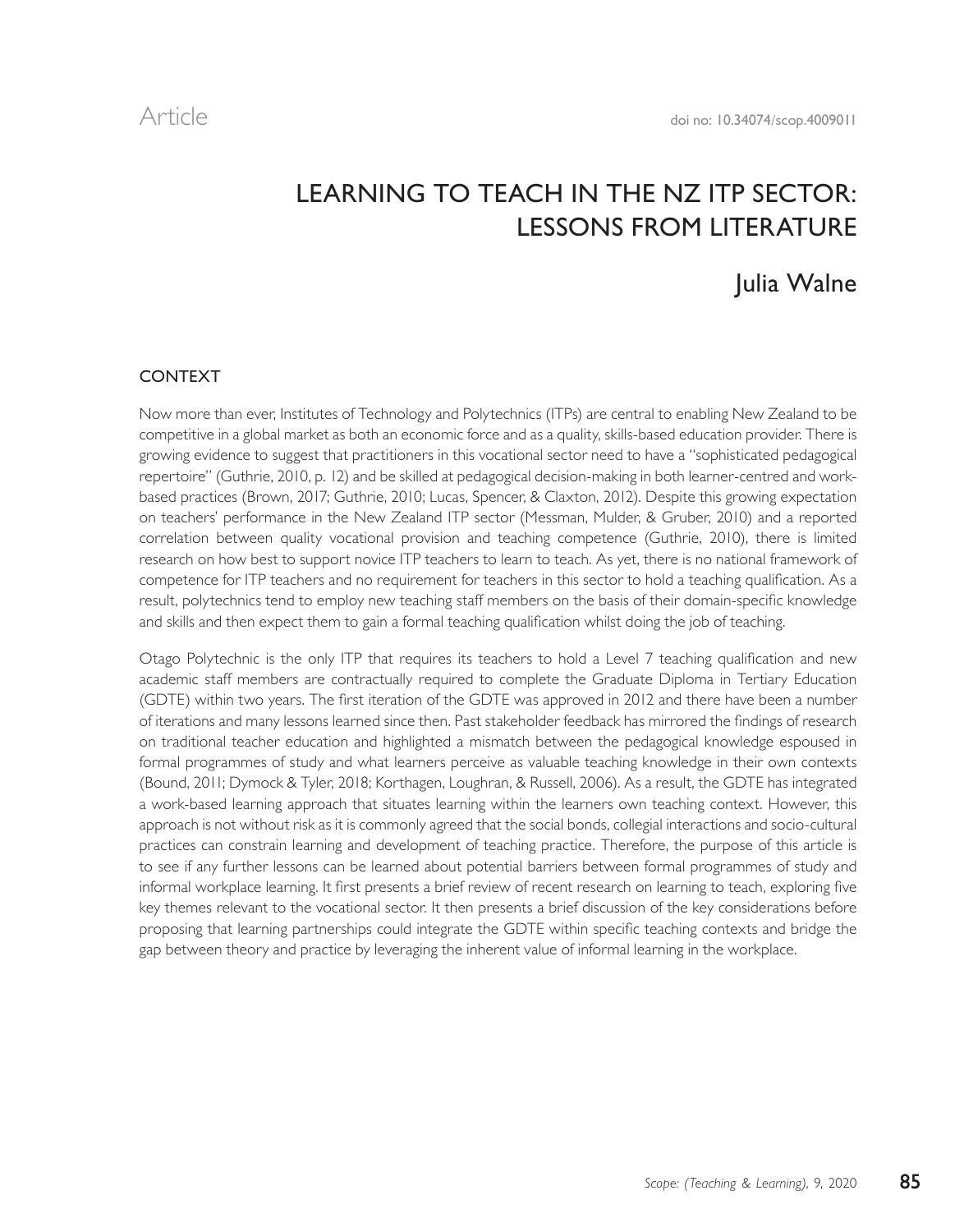# BRIEF REVIEW OF LITERATURE

## Formal Learning

For many years, research on teacher education development drew on cognitive theory to promote traditional teacher education that taught theory for application to practice (Opfer & Pedder, 2011). However, recent studies appear to agree that traditional approaches are ineffective because they fail to recognise the importance and influence of the socio-cultural context in which each individual teacher is situated (Opfer & Pedder, 2011; Viscovik, 2005, Wenger, 1998). Furthermore, there is general consensus that tensions arise from novice teachers' existing conceptions of teaching and the pedagogical practice espoused in traditional programmes (Bound, 2011; Dymock & Tyler, 2018; Korthagen et al., 2006). Through prior experiences in occupational contexts, novice teachers in the ITP sector will have developed not only considerable occupational knowledge, but also strongly-held conceptions of teaching and learning (Aderibigbe, Colucci-Gray, & Gray, 2016; Darling-Hammond, 2006).

Robson (2002) finds that vocational teachers' ways of learning are particularly influenced by how they developed their occupational knowledge and skills prior to becoming a teacher. He also finds that they tend to value occupational knowledge more highly than teaching knowledge. Transformative learning theory identifies such conceptions as barriers to learning and acknowledges that where there is a mismatch between conceptions of teaching and learning and the reality of a formal programme, learners will experience dissonance and may disengage (Mezirow, 1990; Zepke, 2011). These barriers mean that formal programmes are rarely effective in developing teaching practice (Opfer & Pedder, 2011).

Recent research draws on transformative learning theory to suggest that teaching about teaching adopts a bottomup approach that begins with an examination of existing conceptions and how they might enable or constrain both learning and teaching practice (Forzani, 2014; McDonald, Kazemi, & Kavanagh, 2013; Peercy & Troyan, 2017). As a result, they call for teacher education programmes to embrace more practice-based pedagogies that recognise that "learning is an active, constructive process that is heavily influenced by an individual's existing knowledge and beliefs and is situated in particular contexts" (Borko & Putnam, as cited in Feiman-Nemser, 2008, p. 700).

## Informal Learning

Hoekstra and Korthagen (2011) define informal learning as any learning that takes place without an organised learning community or planned pathway. Much of the research shows that teachers value informal learning and believe that their expertise develops through every day experiences of teaching (Viscovik, 2005). Kwakman (2003) suggests that this is due to an assumption "that learning is embedded within the trial and error of everyday activities" (p. 166). This assumption is rooted in theories of adult learning and the belief that adults learn by reflecting on experiences to construct new meaning (Dewey, as cited in Harris, 2011). However, there is evidence that such reflection does not naturally occur and that informal learning frequently results in little awareness of learning and primarily tacit knowledge (Eraut, 2004; Hoekstra, Brekelmans, Beijard, & Korthagen, 2009). Furthermore, the evidence suggests that tacit knowledge limits development of teaching practice (Brockbank & McGill, 2006; Korthagen & Kessels, 1999).

Darling-Hammond and Bransford (2005) claim that even when teachers do reflect on their everyday teaching experiences, there is no guarantee that they will learn from it. Gelfuso and Dennis (2014) find that novice teachers often reflect in isolation, which leads to learning that is based on existing beliefs about teaching. Jarvis (2004) discusses this phenomenon as non-learning, which is similar to Habermas' concept of non-reflexive learning whereby learning occurs without critical discussion (Habermas, as cited in Brookfield, 2005). In order to act as reflective practitioners, novice teachers need to compare past and current experience in light of educational theory, in order to make reasoned decisions about approaches to teaching (Harrison, Lawson, & Wortley, 2005; Boud, 2000; Timperley, Wilson, Barrar, & Fung, 2008). Gelfuso and Dennis (2014) recommend that novice teachers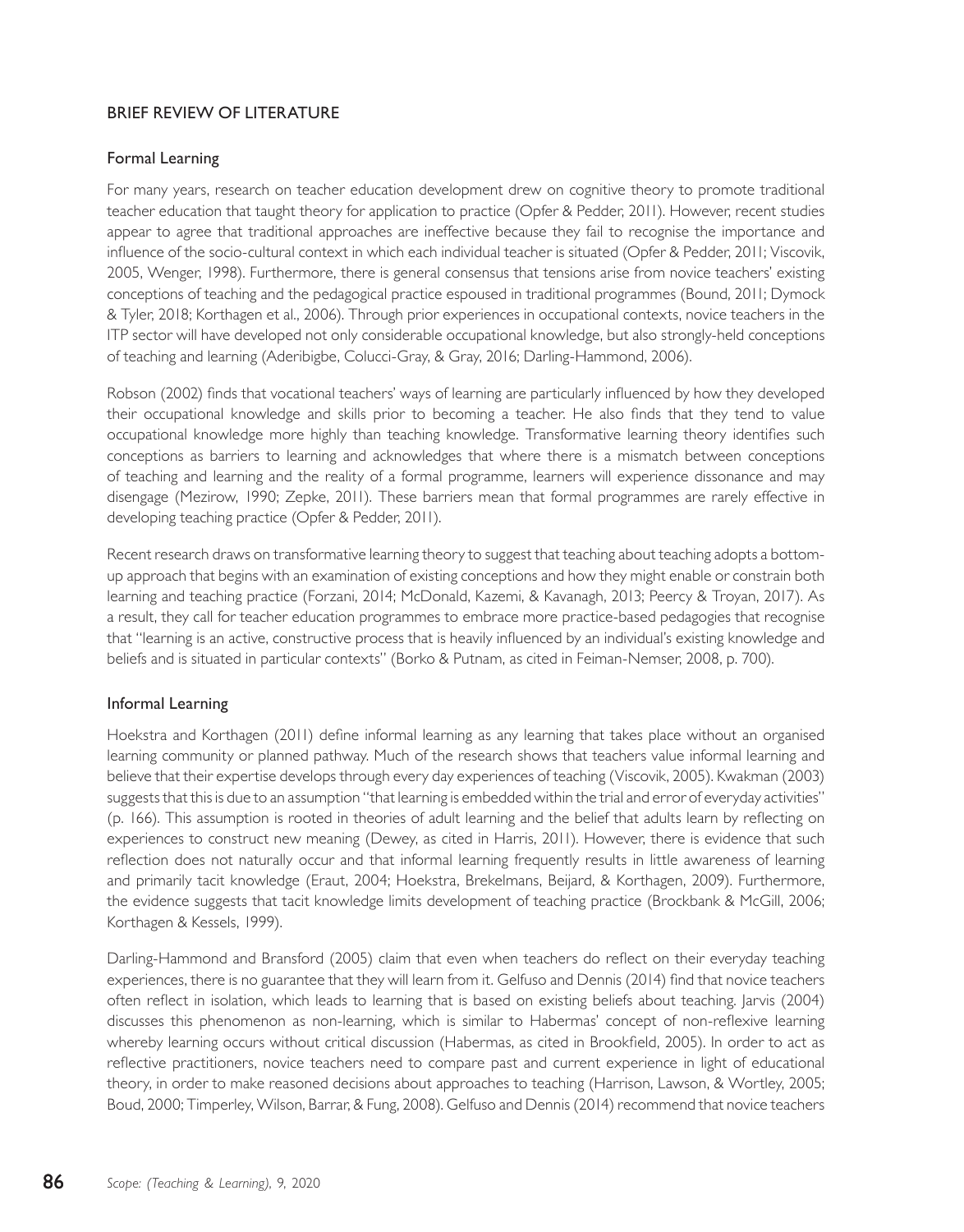are supported to critically examine their practice through focused and collaborative discussion on practice in the presence of "knowledgeable others" (p. 1). Hopper (2001) recommends evolutionary workplace mentoring to foster the growth of autonomous, reflective practitioners. Evolutionary mentoring relationships are described as "between equals in which one or more of those involved is enabled to: increase awareness, identify alternatives, initiate action, and develop themselves" thus identifying the need for a non-hierarchical, reciprocal and enabling partnership (Hay, as cited in Brockbank & McGill, 2006, p.67).

# Work-based Learning

Much of the recent research on teacher learning emphasises the social and situated nature of teacher learning and highlights the potential for inevitable workplace variances and different socio-cultural contexts to variously influence learning (Andersson & Kopsen, 2015; Blömeke & Kaiser, 2017; Eraut, 2007). A common theme arising is the influence that collegial interactions can have on learning (see, for example, Koffeman & Snoek, 2018; Opfer & Pedder, 2011). A review by Kyndt, Gijbels, Grosemans, and Donche (2016) identifies that colleagues' attitudes and dispositions towards learning influence novice teachers' engagement in learning opportunities. They also find that the "dominant norms, values and traditions" within the socio-cultural context influence what is learned (p. 1133). More specifically, Maxwell (2010) finds that learning is influenced by naturally occurring interactions with colleagues and suggests that novice teachers need to be given support to challenge any collegial interaction with the potential to inhibit learning. Harris (2011) suggests that to develop a more sophisticated repertoire of pedagogical practices, novice teachers need to broaden their experiences of teaching through observation of expert teachers outside of their everyday teaching contexts. In this context, expert teachers are considered able to articulate the "trial and error" of teaching by making their pedagogically-informed decision-making explicit to less experienced teachers (Hattie & Clinton, 2008, p. 242).

Singularly, Maxwell (2010) seeks further understanding of the in-service nature of learning to teach in the vocational sector and finds that beliefs and prior experiences and collegial interactions have a significant influence on engagement in learning. As a result, she calls for better integration between formal and informal opportunities for workplace learning through "guided participation in an intentional curriculum" (p. 185). Maxwell's use of the term 'guided participation' reinforces Gelfuso and Dennis' idea that novice teachers should learn alongside more knowledgeable practitioners.

## Teacher Identify Development

Teacher identity development emerges as a central idea in the literature on teacher learning over the last 20 years (Beijaard & Meijer, 2017). Research from a socio-cultural perspective tends to agree that teacher identity is dynamic and under construction through continuous interpretation of both current and future perceptions of self-as-teacher (Akkerman & Meijer, 2011; Van Lankveld, Schoonenboom, Volman, Croiset, & Beishuizen, 2017). Research in the broader teacher education domain highlights the importance of a secure and coherent teacher identity as a platform for the informed pedagogical decision-making necessary for highly-skilled practitioners. Yet there is growing evidence that vocational teachers identify more closely with their previous occupations than they do with the teaching profession, and that they draw on experiences of learning and teaching in occupational contexts to inform their teaching practice.

Tang (2006) describes the process of learning to teach as constructing "the teaching self in the professional artistry of teaching" (p. 51) and finds that novice teachers do not yet have a secure identity but one that is only partly-formed, arising from a "plethora of unarticulated and unexamined beliefs about teaching, learning and the self as teacher" (Bullough & Gitlin, as cited in Tang, 2004, p. 187). The research commonly acknowledges that current contextual factors, including collegial interactions, exert a considerable influence over this process (Beauchamp & Thomas, 2009; Grier & Johnston, 2009). Collegial relationships are often valued by novice teachers because they support socialisation into the teacher profession (Grier & Johnson, 2009). However, such social and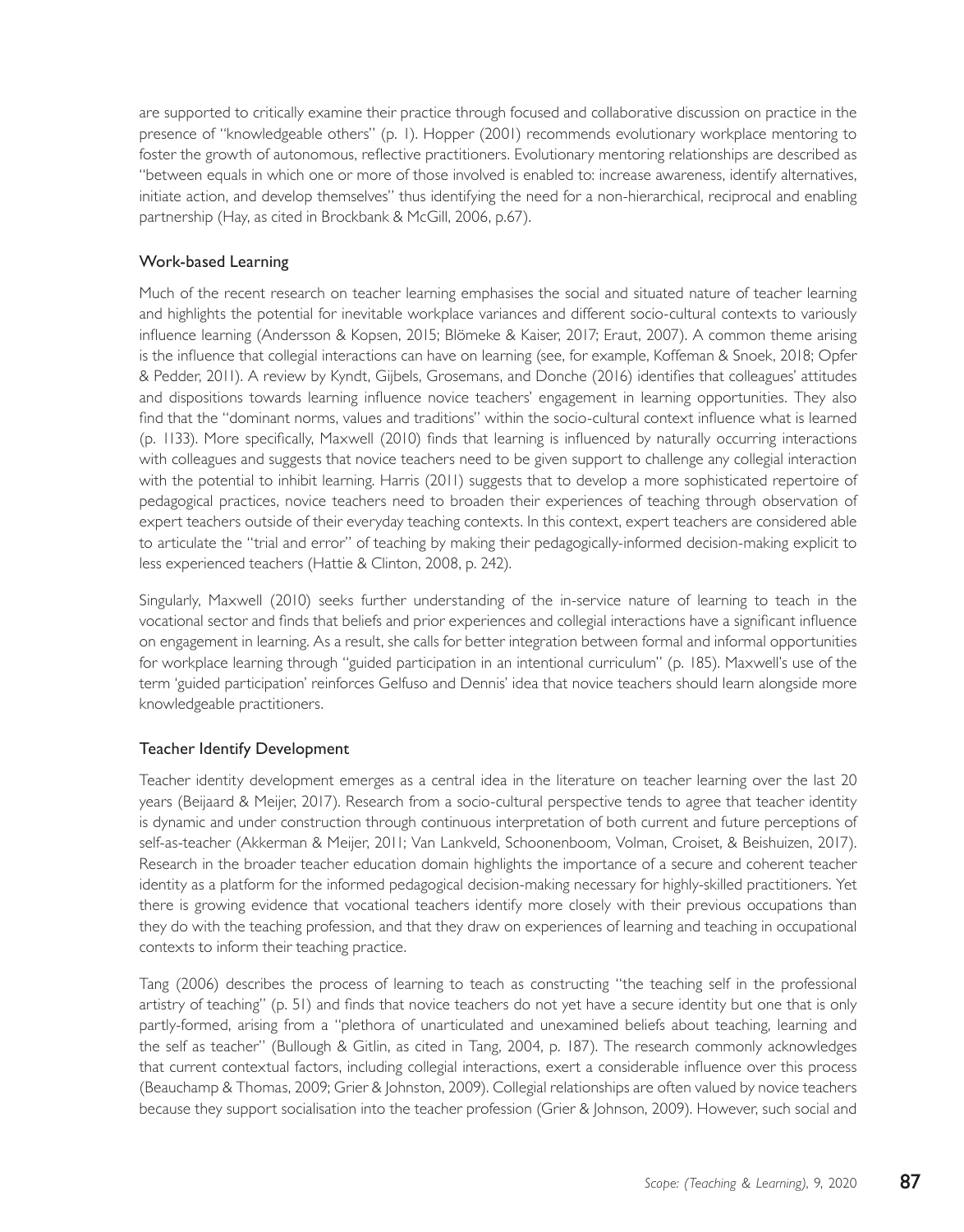occupational bonds can influence perceptions of what is valuable knowledge in their context and influence novice teachers' engagement in formal learning (Hansman, 2008), which has the potential to lead to identity ambiguity (McNaughton & Billot, 2016; Trautwein, 2018).

In order to promote development of a teacher identity, Sutherland and Markauskaite (2012) discuss use of authentic learning experiences to motivate novice teachers and support them to develop their practice through engagement in real "routines, rituals and conventions" (p. 750). Similarly, Grier and Johnson (2009) suggest the development of mediated experiences that facilitate participation in "joblike", "accountability environments" but are supported by modelling and mentorship (p. 57). It is interesting that the term participation is used again here and suggests novice teachers need guidance from more experienced teachers within those environments.

## Communities of Practice

A review of research on teacher professional learning in the UK by Opfer and Pedder (2011) recommends integration of a Communities of Practice (CoP) framework to represent the interrelationships between the individual, the teaching community, and their specific teaching context. They describe these interrelationships as the "systems of influence in a teacher's world" (p. 368). This study is one of a growing number emerging from Europe over the last 20 years that explore the potential of a CoP framework for teacher learning in either higher or secondary contexts. In contrast, Viscovik (2005) studies aspects of informal learning in three different tertiary organisations in New Zealand. Through the case studies that emerge, Viscovik highlights the potential of the CoP framework for teacher learning in the New Zealand tertiary sector and argues that institutions should draw on situated and social learning. However, the nature of these learning communities and how best to cultivate them is still contested in the literature.

Early conceptualisations of CoPs perceive them as naturally occurring, voluntarily and unstructured (Wenger, 1998). More recent studies suggest that CoPs can be intentionally nurtured as facilitated learning environments that support participants to make tacit knowledge more explicit (Reaburn & McDonald, 2017; Sanchez-Cardona, Sanchez-Lugo, & Velez-Gonzalez, 2012). However, the growing number of studies, mainly from the compulsory and Higher Education (HE) contexts, that explore the cultivation of CoPs for teacher learning present conflicting messages. Some researchers question the overly collegial view of CoPs and argue that much of the research ignores the potential for relationships to influence negatively or inhibit learning (for example Annala & Mäkinen, 2017). However, others find that CoPs can promote collaboration, reduce isolation and support engagement (Patton & Parker, 2017; Retna & Ng, 2010; Viscovik, 2005).

## KEY CONSIDERATIONS

The research shows that conceptions of teaching and learning can impact on learning in two ways. Firstly, novice teachers in the ITP sector often come to teaching with considerable occupational expertise and strongly-held, partly-formed conceptions of teaching. These conceptions act like a filter on how novice teachers interpret and learn from their everyday experiences of teaching. Secondly, these conceptions can affect engagement in formal learning opportunities because of a perceived mismatch between espoused pedagogical approaches and existing knowledge. Zepke (2010) discusses this unwillingness to engage and suggests that it occurs because they are not ready to learn. Despite this evidence that existing conceptions can constrain both learning, these conceptions are often left unexamined to be continually reinforced through workplace practices and interactions. As a result, a bottom-up approach is suggested that begins with what a collaborative deconstruction of beliefs, assumptions and expectations, not just of teaching but of learning, including perceptions of self as a learner (Forzani, 2014; McDonald et al., 2013; Peercy & Troyan, 2017).

Whilst the first course in the GDTE begins by asking learners to reflect on what they already know about teaching and how they know it, time constraints limit the depth of discussion. In addition, conceptions evidence an affective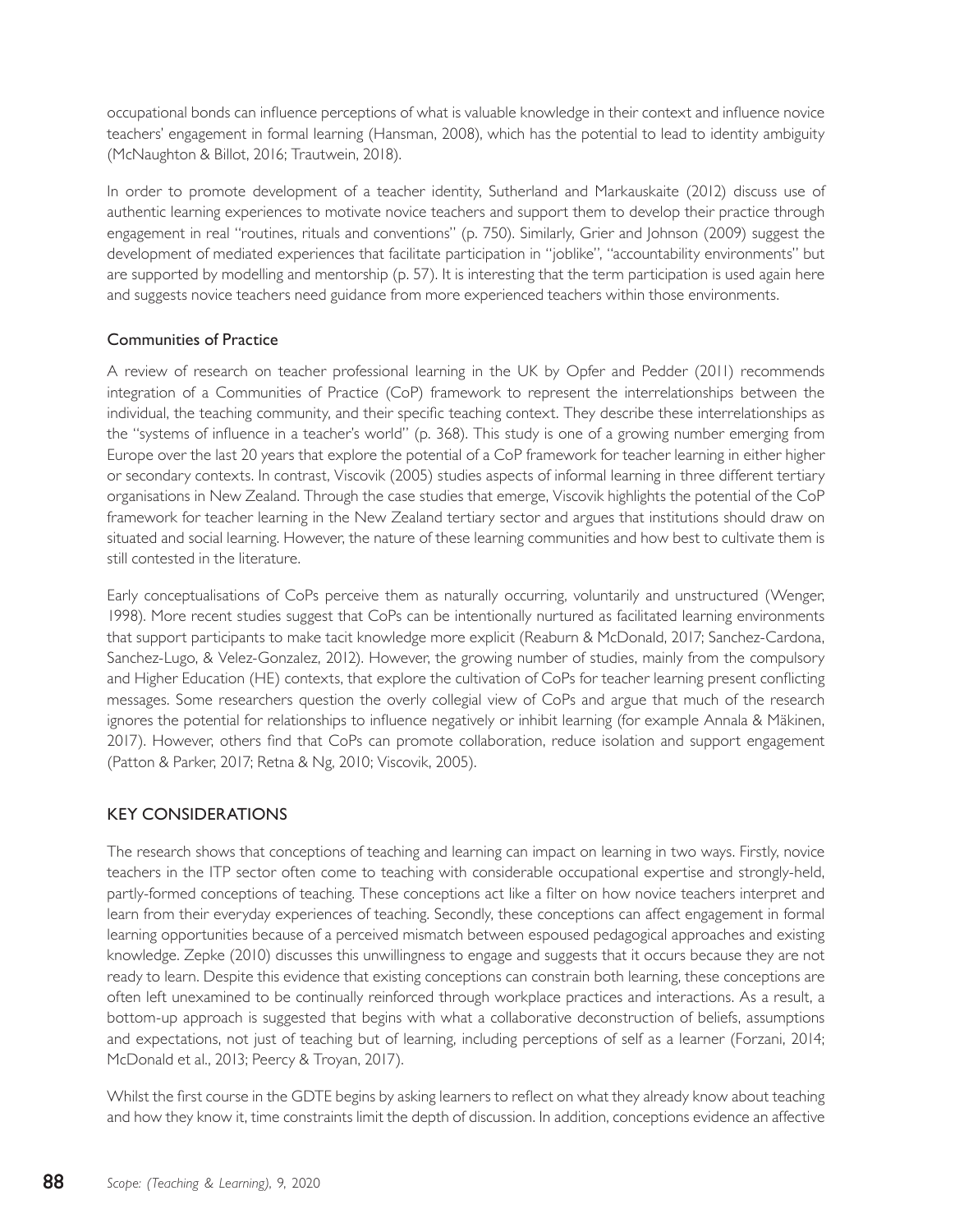dimension to teaching as they are highly personal and therefore often tied to strong feelings and emotions. Furthermore, when conceptions are established in prior occupational contexts and occupational knowledge is perhaps valued more highly than teaching knowledge, there is potential for dissonance that might impact on participation. Therefore, a key consideration is how best to establish a trust environment in which beliefs and assumptions can be openly shared and safely and constructively challenged.

A key outcome of the GDTE is that graduates can act as reflective practitioners. Whilst it is often assumed that novice teachers instinctively reflect on their experiences and question assumptions or misconceptions, research identifies that the ability to reflect on teaching experiences is a key limiting factor to learning. From a sociocultural perspective, much of the research advocates for opportunities to collaborate with peers in the analysis and interpretation of teaching experiences in presence of a knowledge other (Gelfuso & Dennis, 2014; Grier & Johnson, 2009). The GDTE is underpinned by a practice-based pedagogy and therefore recognises the importance of reflection on practice for the development of practice. It integrates opportunities for learners to try out new pedagogical approaches in their classrooms and then to reflect on the experience. Learners are given probing and exploratory questions to support them to examine the experience, followed by facilitated opportunities to participate within a learning community and collaboratively analyse and interpret the experiences with other learners and a GDTE facilitator. This is similar to the notion of learning communities (Dirksen, Klassen, & Daniels, 2017; Shulman & Shulman, 2004).

However, research also suggests that novice teachers' practices are deeply informed by past and present workplace practices and strongly influenced by collegial interaction within specific teaching contexts. This means that the perceived value of the GDTE facilitator acting as a knowledgeable other may well be tempered by the learners' perceptions of what is valuable knowledge in their context. Therefore, whilst GDTE facilitators do have considerable knowledge of learning and teaching, it must be acknowledged that learners may not consider this to be valuable knowledge. Thus, a second consideration is how to increase the perceived value of teaching knowledge in order to promote reflection for meaningful learning.

As previously discussed, novice teachers' practices may be deeply informed by the ways in which they were taught in prior workplaces. Additionally, conceptions are strongly-held and often reinforced through the dominant discourse in their specific teaching contexts. These findings suggest that novice teachers must broaden their experiences of teaching in order to expand their own conceptions. This view is supported by Dewey, who believed that observations of others' teaching practice are central to teacher development (Dewey, as cited in Harris, 2011). Harris (2011) suggests that the knowledge required for skilled teaching practice needs to be articulated by an expert teacher. Boud (2000) identifies that expert teachers possess not only extensive teaching knowledge but are also able to make this knowledge explicit and therefore accessible to novice teachers. Hattie and Clinton (2008) refer to this process as "a staccato of trial and error" (p. 242) whereby teaching knowledge and reasoned decision-making is made explicit as they deconstruct and reconstruct their teaching practice, thus supporting novice teachers to make connections between what they have observed and the underpinning pedagogy.

Whilst novice teachers may observe some of their colleagues as part of an induction process, or through peer observation activities that are integrated within the GDTE, these opportunities do not necessarily broker access to an expert teacher. This means that where observed practice fits with a novice teacher's existing conceptions, they may well replicate it without question, or where it does not fit, simply reject it as not relevant in their context. Thus, a third consideration is how best to broker access, not just to observations of teaching, but observations of expert teachers who can make the reasoning behind their pedagogical decision-making explicit.

The research suggests that development of a teaching identity is important to the development of teaching practice and yet it also finds that vocational teachers often identify more strongly with their prior occupation than they do with teaching. There is evidence that the socio-cultural context may influence the outcomes of informal learning and suppress emerging teaching identities, particularly when the dominant discourse is occupational rather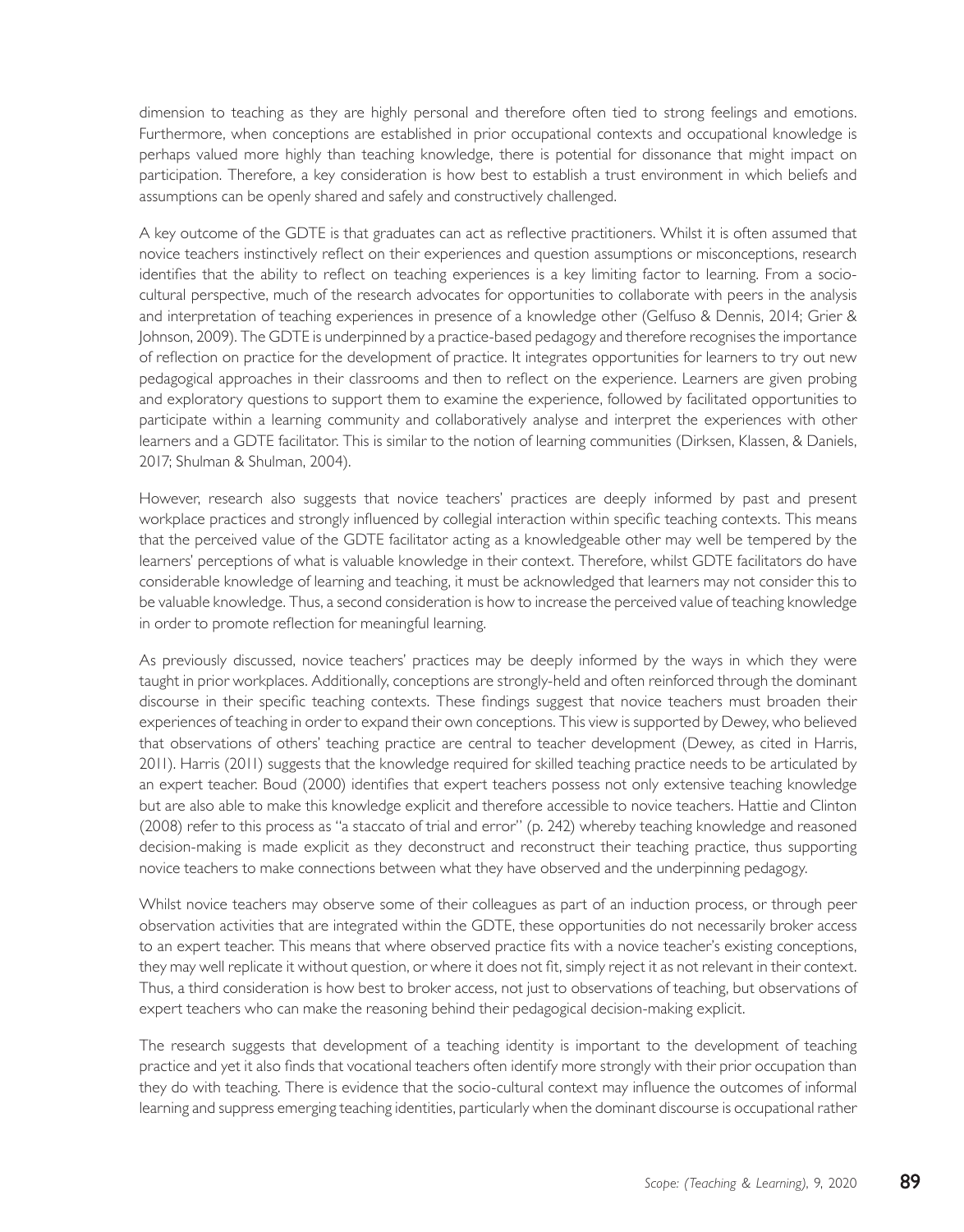than teaching knowledge. Research suggests that authentic, mediated learning experiences are facilitated in realworld work environments but that they need to be supported by mentorship (Grier and Johnson, 2009; Maxwell, 2010). The GDTE integrates authentic learning activities and subsequently facilitates collaborative discourse and reflection across contexts, within a more formal learning environment. However, it does not currently support the on-going mentorship in the specific work environment that is required to leverage the perceived value of informal learning and to challenge non-learning. The final consideration then is how to mediate the formal learning opportunities that are integrated into the GDTE with the informal learning through mentorship within the specific teaching context.

These four key considerations highlight potential barriers between formal learning and informal learning in close knit workplace communities. It is clear that whilst a perceived separation of formal learning in the GDTE and informal learning in the workplace continues, tensions will continue to arise. Therefore, the GDTE facilitators need to find a way to leverage the value inherent in informal learning and the strong social bonds within workplace communities. The research suggests that integrating a CoP framework would support situated and social learning and enable discursive conversations to make explicit the tacit knowledge arising from informal learning in the workplace. However, although research indicates that the some of the norms associated with CoPs can be used to create more effective learning environments, it also presents conflicting messages and raises significant questions about how best to establish and facilitate these communities. Furthermore, it queries the collegial view of CoP relationships and suggest that CoP relationships can perpetuate tacit knowledge and can negatively influence or inhibit learning (for example, Annala & Mäkinen, 2017).

Therefore, rather than setting up intentional CoPs, GDTE facilitators could draw on the norms associated with traditional CoPs, whereby novice workers work alongside more experienced others to establish learning partnerships. However, learning partnerships in this context would differ from the traditional socio-cultural, one-to-one partnerships also to a GDTE facilitator. A triumvirate of novice teacher, more experienced teacher or learning leader from the learner's specific teaching context, and a GDTE facilitator would work together to situate the GDTE within the workplace. Acknowledging that all partners come to the relationship with significant life experiences to share, and established conceptions and expectations of both learning and teaching suggests these partnerships would be non-hierarchical and reciprocal. Similar to evolutionary mentoring relationships, as described by Hay (1995), these partnerships could create the high trust environment needed to both challenge and support a novice teacher.

Learning partners could share the roles of workplace mentor and GDTE facilitator to begin to break down the barriers between formal learning and informal workplace learning and increase the perceived value of teaching knowledge. Partnerships could come together to broker access to expert teachers and lead post-observation conversations that explore the expert teachers' knowledge and reasoned decision-making and support novice teachers to make connections between theory and practice. In addition, they could situate learning in the learner's own experiences by providing ongoing mentorship: mediating GDTE learning experiences, challenging learners to analyse their experiences, and sharing and constructing new pedagogical knowledge as and when it arises. As knowledgeable others, the more experienced partners could share valuable pedagogical knowledge to support novice teachers to make connections between theory and practice within their own teaching context, thus developing more reasoned pedagogical content knowledge (Van Driel & Berry, 2012).

# **CONCLUSION**

It is clear that learning to teach in-service is a complex process involving interplay between formal and informal learning and neither of these approaches present a ready-made easy answer to learning about teaching. Instead, each has potential to promote and constrain learning. Whilst the new iteration of the GDTE integrates a more practice-based pedagogy in order to situate learning experiences within the work environment, a review of the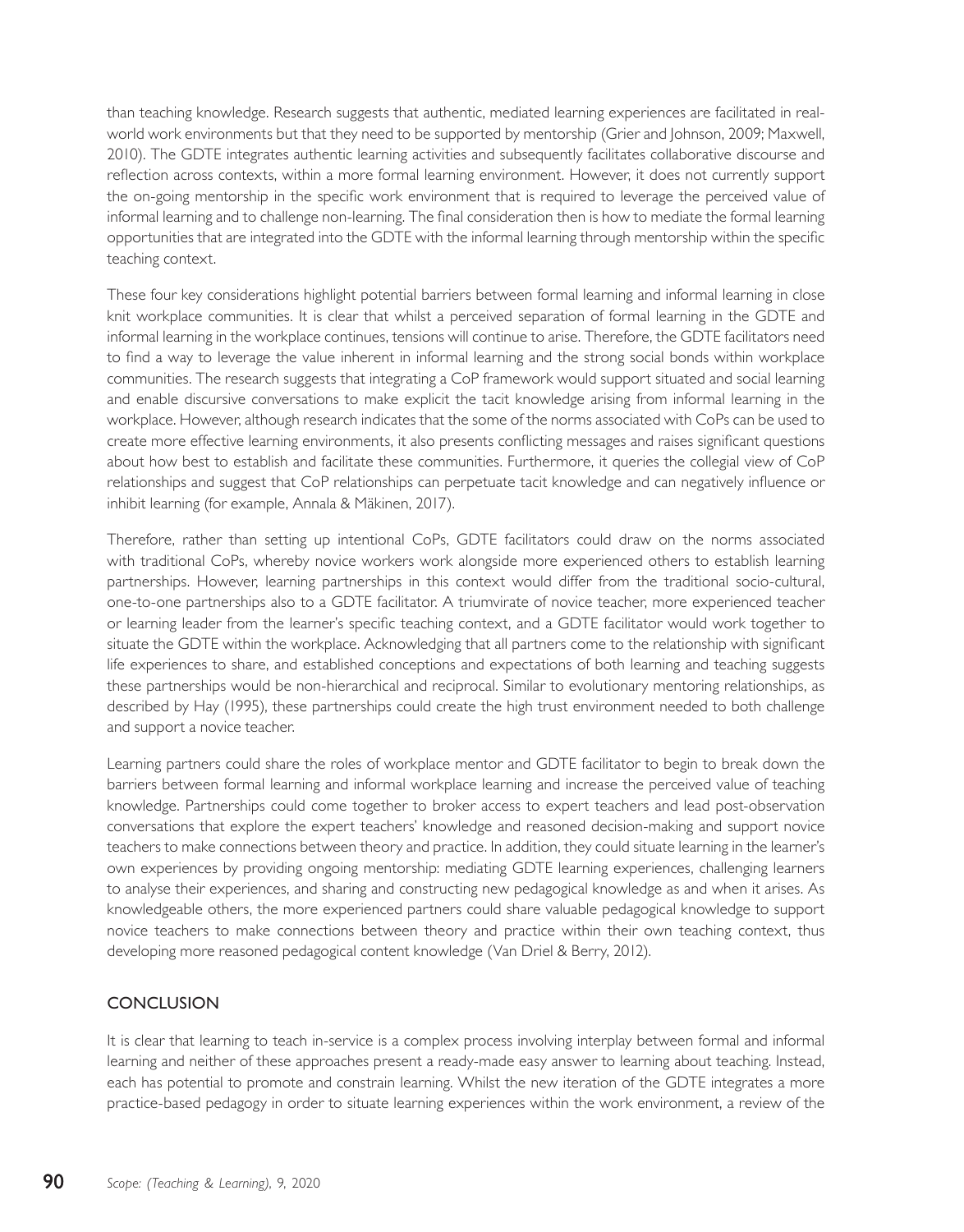literature suggests that barriers are likely to exist between formal and informal learning, and the perceived value of teaching knowledge. The establishment of learning partnerships between novice teachers who are enrolled in the GDTE, more experienced teachers or learning leaders from their specific teaching context, and GDTE facilitators could more closely situate formal learning within the workplace context and leverage the value placed on informal learning and the influence of workplace communities.

Julia Walne has 30 years' experience working across educational sectors, the last 12 of which have been in academic capability development and advisory roles within the ITP sector. She has broad experience in the design, development and facilitation of tertiary teaching education programmes.

https://orcid.org/0000-0002-2646-7237

#### **REFERENCES**

- Aderibigbe, S., Colucci-Gray, L., & Gray, D.S. (2016). Conceptions and expectations of mentoring relationships in a teacher education reform context. *Mentoring & Tutoring: Partnership in Learning, 24(*1), 8-29.
- Akkerman, S. F., & Meijer, P. (2011). A dialogical approach to conceptualizing teacher identity. *Teaching and Teacher Education, 27*(2), 308-319. https://doi.org/10.1016/j.tate.2010.08.013
- Andersson, P., & Kopsen, S. (2015). Continuing professional development of vocational teachers: Participation in a Swedish national initiative. *Empirical Research in Vocational Education and Training, 7*(7), 1-20. https://doi.org/10.1186/s40461-015- 0019-3
- Annala, J., & Mäkinen, M. (2017). Communities of practice in Higher Education: Contradictory narratives of a university-wide curriculum reform. *Studies in Higher Education, 42*(11), 1941-1957. https://doi.org/10.1080/03075079.2015.1125877
- Beauchamp, C., & Thomas, L. (2009). Understanding teacher identity: An overview of issues in the literature and implications for teacher education. Cambridge Journal of Education, 39(2), 175-189. https://doi.org/10.1080/03057640902902252
- Beijaard, D., & Meijer, P. (2017). Developing the personal and professional in making a teacher identity. In D. Clandinin, & J. Husu (Eds.), *The SAGE handbook of research on teacher education* (Vol.1, pp. 177-192). London: SAGE Publications Ltd.
- Blömeke, S., & Kaiser, G. (2017). Understanding the development of teachers' professional competencies as personally, situationally and socially determined. In D. Clandinin, & J. Husu (Eds.), *The SAGE handbook of research on teacher education* (Vol. 2, pp. 783-802). United Kingdom: SAGE Publications Ltd. Retrieved from https://www.duo.uio.no/bitstream/ handle/10852/59437/1/Clandinin\_Styled\_Chap45\_SB.pdf
- Boud, D. (2000). Sustainable assessment: Rethinking assessment for the learning society. *Studies in Continuing Education*, 22(2), 151-167.
- Bound, H. (2011). Vocational education and training teacher professional development: tensions and context. *Studies in Continuing Education, 33*(2), 107-119. https://doi.org/10.1080/0158037X.2011.554176
- Brockbank, A., & McGill, I. (2006). Facilitating reflective learning: Coaching, mentoring and supervision. London: Kogan Page.
- Brookfield, S. (2005). *The power of critical theory for adult learning and teaching*. England: Open University Press.
- Brown, M. (2017). The tradies' entrance into teaching: The challenges in designing teacher education for vocational education and training in schools. *International Journal of Training Research, 15*(1), 71-84. https://doi.org/10.1080/14480220.2017.1350199

Darling-Hammond, L. (2006). *Powerful teacher education*. San Francisco, USA: Jossey-Bass.

- Darling-Hammond, L., & Bransford, J. (2005). *Preparing teachers for a changing world. What teachers should learn and be able to do*. San Francisco: Jossey-Bass.
- Dirksen, T. L., Klassen, R. M, & Daniels, L. M. (2017). Motivation and Collaboration: The keys to a developmental framework for teachers' professional learning. *Teaching and Teacher Education, 67*, 53-66. https://doi.org/10.1016/j.tate.2017.05.011
- Dymock, D., & Tyler, M. (2018). Towards a more systematic approach to continuing professional development in vocational education and training. *Studies in Continuing Education, 40*(2), 198-211. https://doi.org/10.1080/0158037X.2018.1449102
- Eraut, M. (2004). Informal learning in the workplace. *Studies in Continuing Education, 26*(2), 247-273. https://doi.org/10.1080/ 158037042000225245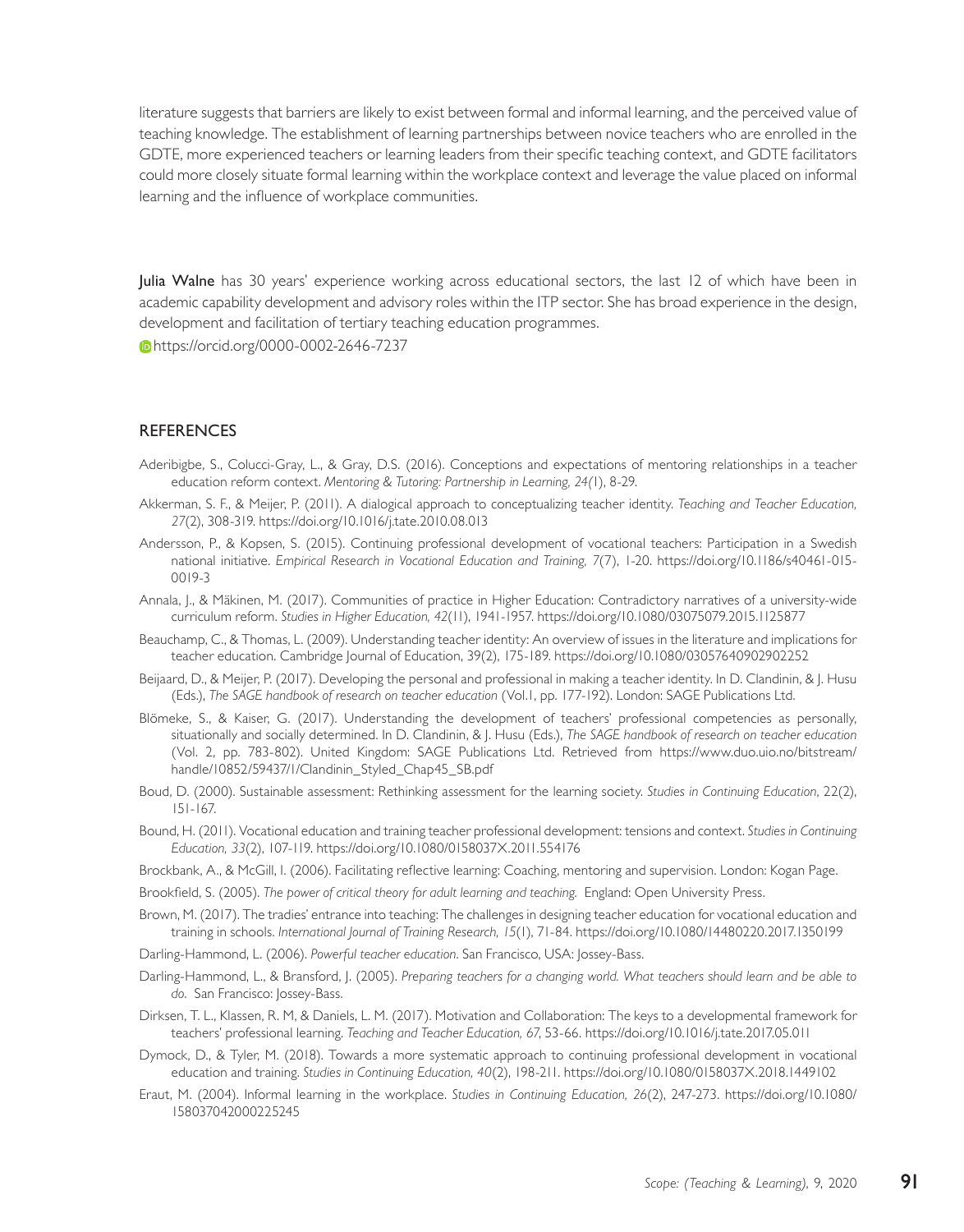- Eraut, M. (2007). Learning from other people in the workplace. *Oxford Review of Education, 33*(4), 403-422. https://doi.org/ 10.1080/03054980701425706
- Feiman-Nemser, S. (2008). Teacher learning: how do teachers learn to teach? In M.Cochran-Smith, S. Feiman-Nemser, D. McIntyre & K. Demers (Eds.), *Handbook of research on teacher education: Enduring questions in changing contexts* (3rd ed., pp. 693-846). Routledge. https://doi.org/10.4324/9780203938690
- Forzani, F. M. (2014). Understanding "core practices" and "practice-based" teacher education: Learning from the past. *Journal of Teacher Education, 65*(4), 357-368. https://doi.org/10.1177/0022487114533800
- Gelfuso, A., & Dennis, D. V. (2014). Getting reflection off the page: The challenges of developing support structures for preservice teacher reflection. *Teaching and Teacher Education, 38*, 1-11. https://doi.org/10.1016/j.tate.2013.10.012
- Grier, J. M., & Johnston, C. C. (2009). An inquiry into the development of teacher identities in STEM career changers. *Journal of Science Teacher Education, 20*, 57-75. https://doi.org/10.1007/s10972-008-9119-2
- Guthrie, H. (2010). *Professional development in the vocational education and training workforce*. (Occasional Paper). National Centre for Vocational Education Research.
- Hansman, C. A. (2008). Adult learning in communities of practice: Situating theory in practice. In C. Kimble & P. Hildreth (Eds.), *Communities of practice vol 1: Creating learning environments for educators* (Vol. 1, pp. 293-309). USA: Information Age Publishing.
- Harris, I. B. (2011). Conceptions and theories of learning for workplace education. In J. Hafler (Ed.), *Extraordinary Learning in the Workplace* (pp. 39-62). New York: Springer.
- Harrison, J., Lawson, T., & Wortley, A. (2005). Facilitating the professional learning of new teachers through critical reflection on practice during mentoring meetings, *European Journal of Teacher Education, 28*(3), 267-292.
- Hattie, J., & Clinton, J. (2008). Identifying accomplished teachers: A validation study. In R.E Stake, S. Kushner, L. Ingvarson & J. Hattie (Eds.), *Assessing teachers for professional certification: The first decade of the National Board for Professional Teaching Standards* (pp. 313-344). Bingley: Emerald Group Publishing.
- Hoekstra, A., Brekelmans, M., Beijard, D, & Korthagen, F. (2009). Experienced teachers' informal learning: Learning activities and changes in behaviour and cognition. *Teaching and Teacher Education, 25*(5), 663-673.
- Hoekstra, A., & Korthagen, F. (2011). Teacher learning in a context of educational change: Informal learning versus systematically supported learning. *Journal of Teacher Education, 62*(1), 76-92. https://doi.org/10.1177/0022487110382917
- Hopper, B. (2001). The role of the HEI tutor in initial teacher education school-based placement. *Mentoring & Tutoring: Partnership in Learning, 9*(3), 211-222.
- Jarvis, P. (2004). *Adult education and lifelong learning: Theory and practice* (3rd ed.). London: RoutledgeFalmer.
- Koffeman, A., & Snoek, M. (2018). Identifying context factors as a source for teacher professional learning. *Professional Development in Education*, 1-16. https://doi.org/10.1080/19415257.2018.1557239
- Korthagen, F. A., & Kessels, J. P. (1999). Linking theory and practice: Changing the pedagogy of teacher education. *Educational Researcher, 28*(4), 4-17.
- Korthagen, F., Loughran, J. & Russell, T. (2006). Developing fundamental principles for teacher education programs and practices. *Teaching and Teacher Education, 22*(8), 1020-1041. https://doi.org/10.1016/j.tate.2006.04.022
- Kyndt, E., Gijbels, D., Grosemans, I, & Donche, V. (2016). Teachers' everyday professional development: Mapping informal learning activities, antecedents, and learning outcomes. *Review of Educational Research, 86*(4), 1111-1150. https://doi. org/10.3102/0034654315627864
- Kwakman, K. (2003). Factors affecting teachers' participation in professional learning activities. *Teaching and Teacher Education, 19*(2), 149-170. https://doi.org/10.1016/S0742-051X(02)00101-4
- Lucas, B., Spencer, E., & Claxton, G. (2012). *How to teach vocational education: a theory of vocational pedagogy*. London: City & Guilds Centre for Skills Development. https://doi.org/10.13140/2.1.3424.5928
- Maxwell, B. (2010). In-service initial teacher education in the learning and skills sector in England: Integrating course and workplace learning. *Vocations and Learning, 3*, 185-202. https://doi.org/10.1007/s12186-010-9045-2
- McDonald, M., Kazemi, E, & Kavanagh, S.S. (2013). Core practices and pedagogies of teacher education: A call for a common language and collective activity. *Journal of Teacher Education, 64*(5), 378-386. https://doi.org/10.1177/0022487113493807
- McNaughton, S. M., & Billot, J. (2016). Negotiating academic teacher identity shifts during higher education contextual change. *Teaching in Higher Education, 21*(6), 644-658. https://doi.org/10.1080/13562517.2016.1163669
- Messman, G., Mulder, R. H, & Gruber, H. (2010). Relations between vocational teachers' characteristics of professionalism and their innovative work behaviour. *Empirical Research in Vocational Education and Training, 2*(1), 21-40. https://www. pedocs.de/volltexte/2012/5234/pdf/ERVET\_2010\_1\_Messmann\_et\_al\_Relations\_between\_vocational\_teachers\_ characteristics\_D\_A.pdf